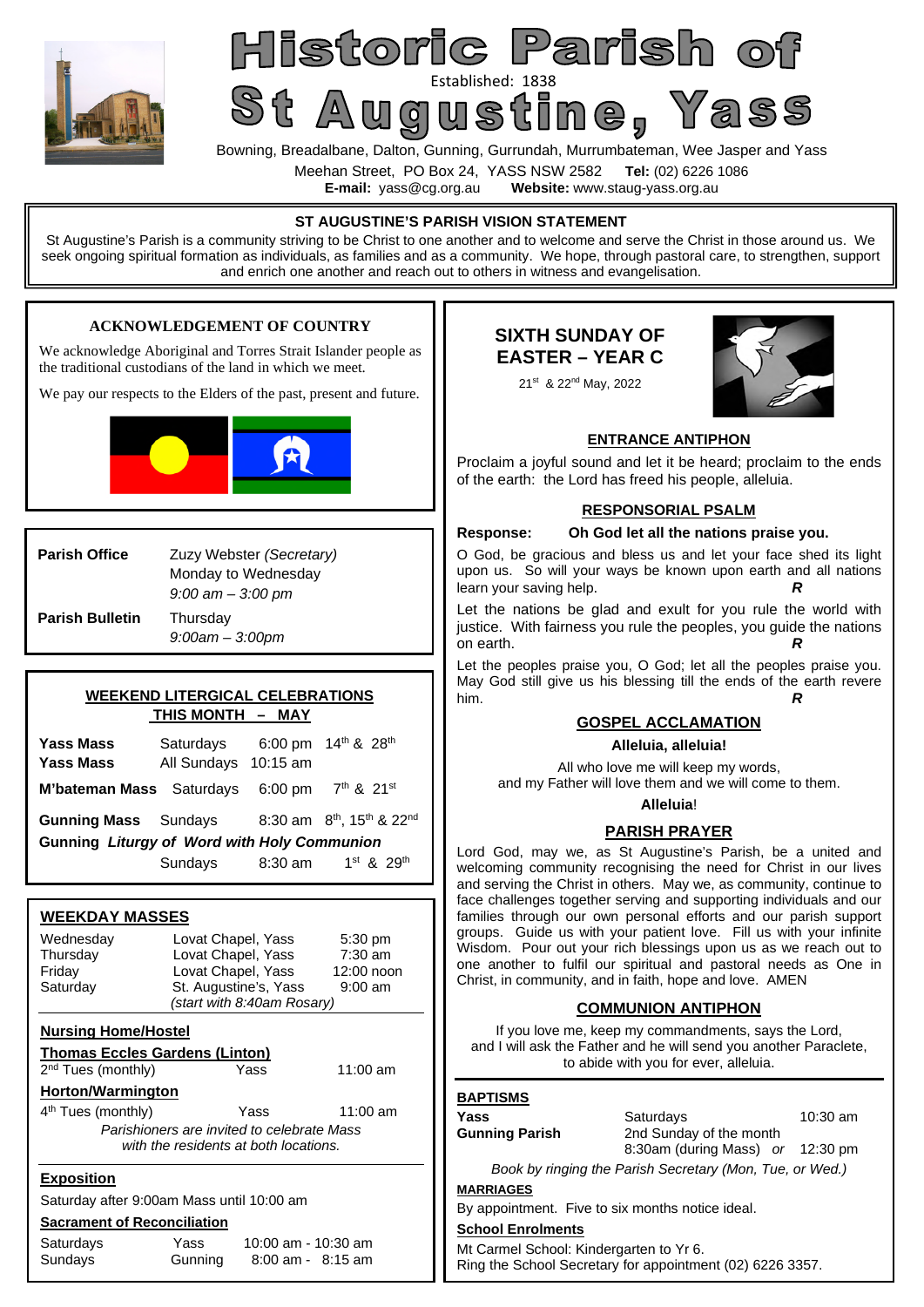# *Thoughts from the Presbytery*

| <b>Parish Priest</b>                  | Father    | Peter My           |
|---------------------------------------|-----------|--------------------|
| <b>Youth Worker</b>                   | Clare     | Healey             |
| <b>Chair Finance Committee</b>        | Paul      | O'Mara             |
| <b>Chair Parish Council</b>           | Bryan     | Coleborne (acting) |
| <b>Principal of the School</b>        | Michael   | Green              |
| <b>School Community Council Amber</b> |           | Maher              |
| <b>Sacramental Team Leader</b>        | Dianne    | Carey              |
| <b>RCIA</b>                           | Genevieve | Colbert            |

- **1.** PPC will be meeting at 6:30 pm at the Hartigan Centre on Tuesday 24<sup>th</sup> of May 2022
- **2.** Please join the choir 6 pm (1<sup>st</sup>, 3<sup>rd</sup>, 5<sup>th</sup> Saturdays of the month) 10:15 am Sundays For more information please call the Parish Office
- **3**. On the first Saturday of each month, commencing Saturday 5th June, an Anointing Mass for the Sick and Frail will be held at the 9am Mass.
- **4.** We are in need of more Extraordinary Ministers of the Eucharist. There will be 2 training sessions in the church at 7pm on Thursday 16<sup>th</sup> June and Thursday 23<sup>rd</sup> June. *Please consider being part of this important Ministry.*
- **5.** Some new members for the Parish Pastoral Council (PPC) are needed. Please contact me (Father Peter) or the Parish Office.

#### *Fr Peter*

There is no saint without a past, no sinner without a future

*St Augustine* 



# **ANOINTING MASS**

Saturday 5 th June 2022 at 9.00am



#### **Parish Finance Committee Members:**

| Father | Peter My | Stan  | Waldren  |
|--------|----------|-------|----------|
| David  | Garland  | Mark  | Valencic |
| Paul   | O'Mara   | Trish | Gibbs    |
| Irene  | Carr     |       |          |

#### **Parish Pastoral Council Members:**

| VACANT (Youth) |                                              | Peter | Cleary (Liturgy)              |
|----------------|----------------------------------------------|-------|-------------------------------|
| Bryan          | Coleborne (Ecumenism) Michael Green (School) |       |                               |
|                | Genevieve Colbert (Education)                |       | Lourdes O'Keefe (Social)      |
| Bob            | Nash (Maintenance)                           |       | Michael Van Wanrooy (Welfare) |
|                | VACANT (Social Justice)                      |       | Zuzy Webster (Secretary)      |
|                | Ex Officio Member: Fr Peter My               |       |                               |

## **Please pray for the children**

 **as they prepare for** 



Bless all the children preparing to receive Holy

Communion for the first time.

May that day be an initial step into a life-long love of the Eucharist.

Give them a hunger for this sacred food so that they will turn to you for comfort, guidance and wisdom as they grow into full discipleship.

May their hands, extended in anticipation of your Body and Blood, inspire all of us to cherish this sacred sacrament. AMEN.

Many colleges and universities use the symbol of the burning oil lamp on their crest to represent knowledge. Why do you think that is a natural symbol? What do light and knowledge have in common? How is Jesus like a lamp? What might the oil – the fuel used for light – represent?

What do you think the world needs more of – people willing to learn, or people willing to change things? Is it harder to learn, gain knowledge, and propose solutions, or is it harder to do the work, take action, and create change? Can you do one without doing the other? Why or why not? Where might you fit in?



# *OUR PARISH SCHOOL – MT. CARMEL*

# *Mt Carmel's Mini Vinnies News*

On Thursday 12 May, Year 3-6 students participated in Mini Vinnies Provocation Workshops. Matt and Teah facilitated the sessions and focused on homeless, and building empathy and compassion. Mt Carmel's Mini Vinnies will be organising the Winter Appeal for our local Yass Vinnies Conference.

# *Mt Carmel Book Fair*

 *Where:* **Mt Carmel School Library** *When:* **Friday 27th May 2022** *Time:* **9.00am - 3.30 pm** All Parents and Grandparents are invited to attend the Mt Carmel Book Fair. Unfortunately, we are unable to have our special Grandparents Morning Tea at this time; however, hopefully we will hold the morning tea in Term 4.

Additional Selling Times 3.20pm - 4.00 pm: **Tue.** 24th May, **Mon.** 30th May and **Tue**. 31st May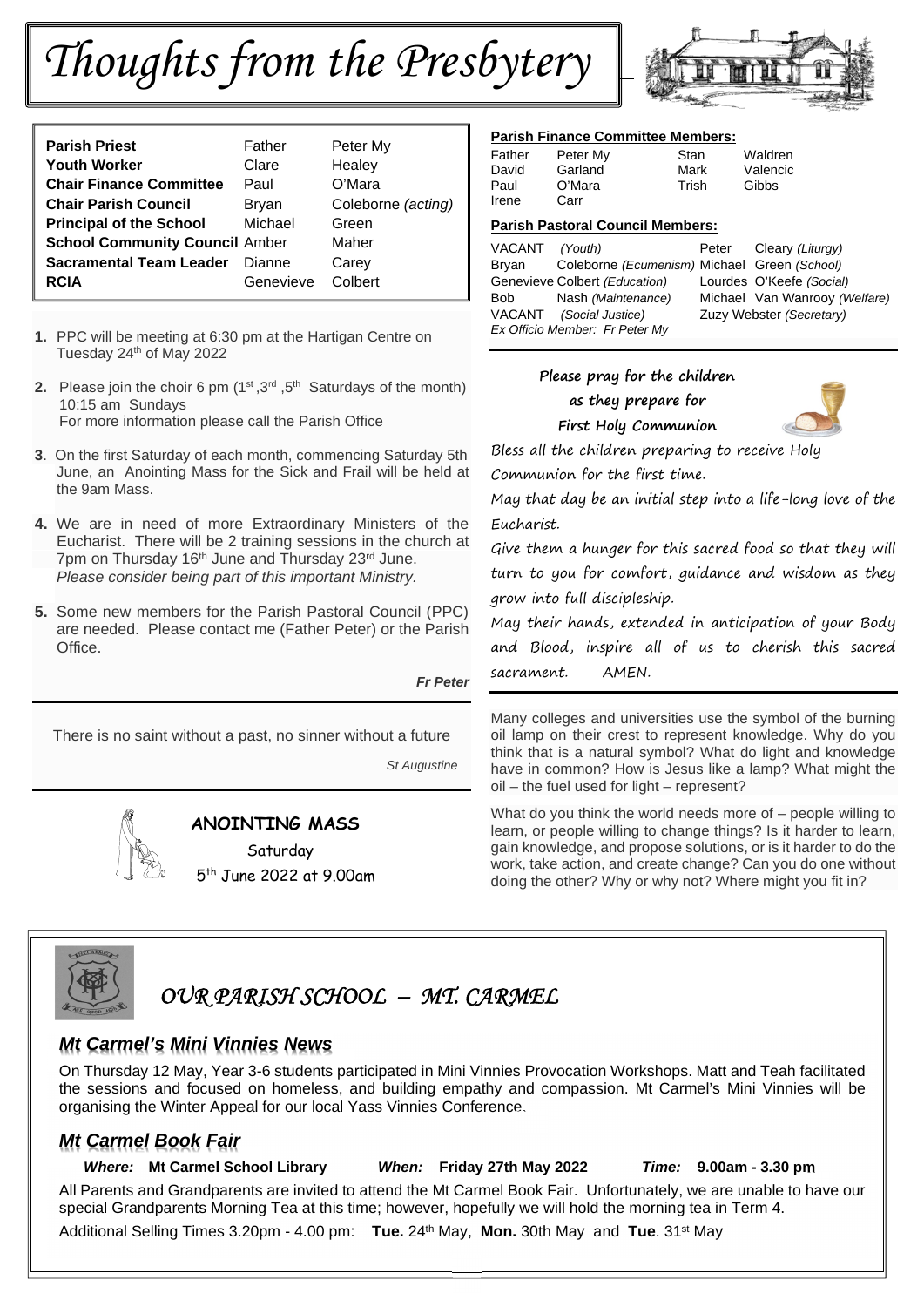# **SACRAMENTS 2022 – CLAIM THE DATE**

#### **SACRAMENT OF FIRST EUCHARIST**

Sunday 19 June 10.30am St Augustine's (Yr 4 and above)

#### **CONFIRMATION**

Sunday 11 September 10.30am St Augustine's (Yr 6 and above)

#### **RECONCILIATION**

Wednesday 23 November 6pm St Augustine's (Yr 3 and above)

#### **MAKING DONATIONS**

- **On the plate** during Mass
- **Planned Giving Envelopes** become a member and obtain your envelopes by contacting Zuzy at the Parish Office
- **'Tap Machine'** (Smart Terminal) Located at the back of the church. Set up for \$5, \$10 or \$20 donations with an option for other amounts. *(These donations are split 30% to the 1st Collection and 70% to the 2nd Collection)*
- **EFT** Using your home computer or phone.

Bank Details are:

*1st Collection* (To the Archdiocese) BSB:062-786 Account No: 000019611 Account Name: St Augustine's Parish, Prebytery

**2nd** *Collection* (For the Parish)

BSB: 062-786 Account No: 000027838 Account Name: St Augustine's Parish,Church

 **Credit Card** on regular basis. (Contact Zuzy at the Parish Office to arrange this).

Monies donated are distributed between the Parish *(2nd Collection - to assist in operating expenses, eg. gas, electricity, rates, wages etc.)* and the Archdiocese *(1st Collection - support of Parish Priests).*

# *Financially Speaking*



**Collections Received in April 2022**

**1 st Collection:** \$ 3,726.75 **Includes:** Easter Collection, Easter Dues and Baptismal Donations

**2 nd Collection:** 

**Includes:** Loose at Mass, Planned Giving, \$7,348.00 EFT, Direct Debits, Credit Card and Smart Terminal (Tap Machine).

#### **New Location for MURRUMBATEMAN MASS Saturday 21st May**

The Uniting Church Hall is unavailable next Saturday due to it being used for the federal election. The Anglican community has very kindly agreed to allow us to use their historic All Saints Church instead for the 6pm Mass. All Saints is located at 10 Hercules Street and is the church that the Murrumbateman Catholic Community used to use prior to outgrowing it in the early 2000s.

#### **CALL TO CONNECT' PRAYER GROUP**

Are you looking for an avenue of prayer and sharing the faith journey? Call to Connect catholic Women' Ministry (CTC) can help facilitate this through our prayer/sharing group structure and free resources for either face to face or online groups.

There is already an existing 'Call to Connect' Prayer Group in our parish which has enough members. *If you are interested in starting another Group* please go to: www.calltoconnect.org for details. Please register interest in attending a trial Zoom or face to face prayer session including Q&A to experience the CTC style with the secretary.

#### *CODE OF CONDUCT FOR RENEWAL*

Note to all volunteers at St Augustine's Parish *(Yass and Murrumbateman)* 

**Archdiocese Canberra Goulburn Code of Conduct** is for renewal. It is compulsory for volunteers to sign a new copy. Copies of the Code of Conduct can be find at the back of the St Augustine's Church. Please leave signed copy at the Presbytery. Contact Zuzy Webster 02 6226 1086at the Parish Office if you have more questions.

#### **LADIES MORNING TEA**

 *ALL WECOME* 

*When*: Thu. 12<sup>th</sup> May at 10am  *Where***:** Yass Soldiers Club, Meehan St.

### Celebrate 50 Yrs Right to Life Dinner – Top of the Cross

All welcome to the Southern Cross Club Woden 7pm Weds 1st June to celebrate 50 Years of ACT Right to Life. Archbishop Prowse will illustrate the importance of Life Issues for all Christians; Senator Eric Abetz will speak of the Senate position and MLA (Ret) Vicki Dunne will relate the ACT position on these important values.

**Book NOW: www.bit.ly/RTLdinner Info Bev 0418 718 713** 

## *FOR THE KIDS*

The Holy Spirit will help you *Jn 14:23-26* B X U Q P L A C E S E N D L D S Y E A J Y T N U V Q S J M Z A A W E V E R Y T H I N G F X J X O I J M A N Y O N E D U O J B H E U P E H O B E Y W A N F N Y A Q J Y E C O Z H Z W Z S B N Z Z J F A L L C P V W V Z Q O W O W M R H B L Z Y D H C N L I W Z U D M S L I V E W YZCLXVGQYSADOSS M B I E Q Q Q P E B L A R B A Y X T X X Y W C A O Z S V B K **B N Q P S P I R I T T E A C H** C P H W R G R E M I N D B Q Z U W K F A T H E R H O L Y E R

*Try to find these words:* 

anyone everything Father heard Holy live obey place remind send Spirit teach